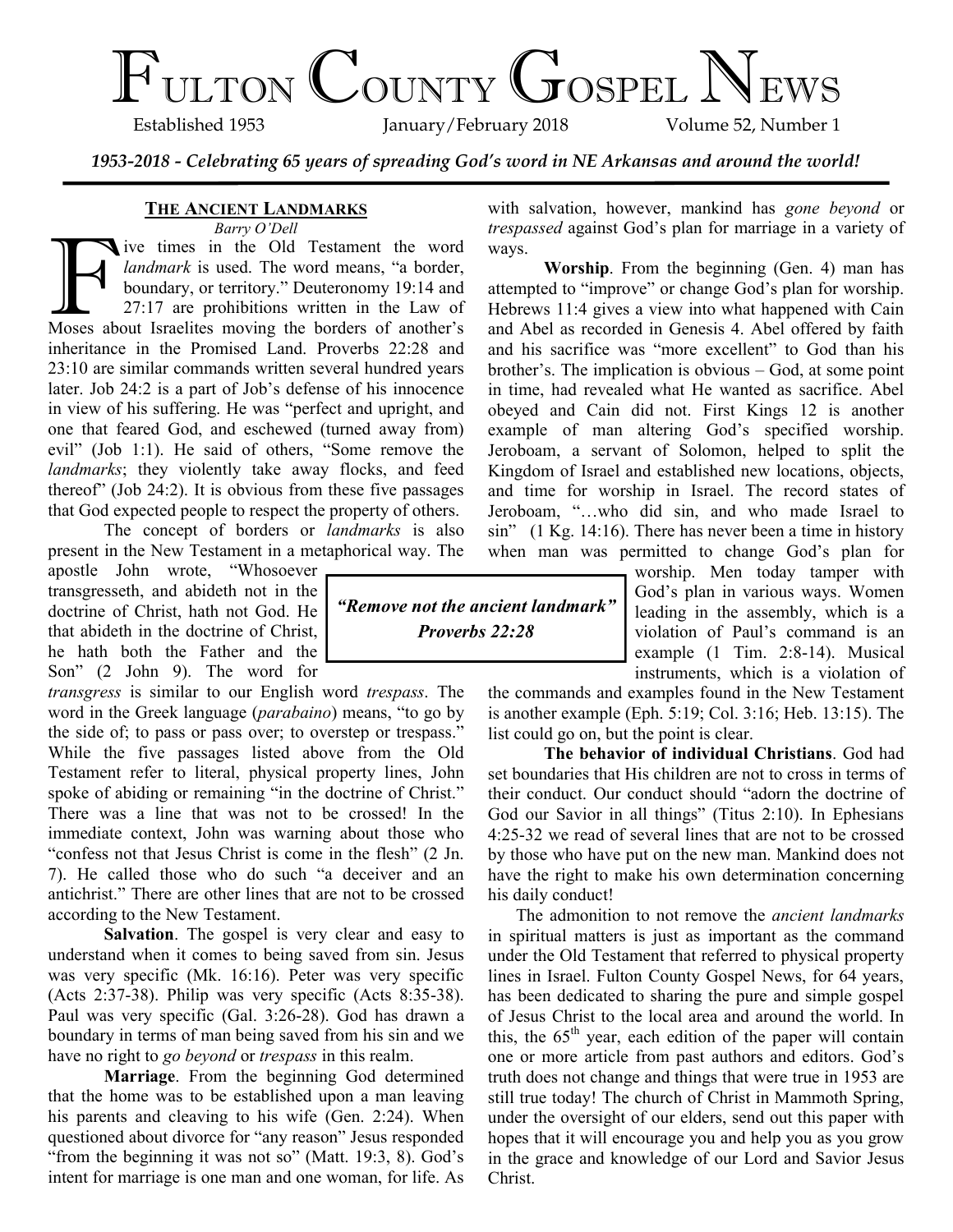## **MORALITY IS NOT ENOUGH**

#### *Arvey Powell -* March 1953 FCGN

Our Savior said, "Upon this rock I will build my church" (Matt. 16:18). This rock is the fact the He is the Son of God. He built His church upon that rock. The apostle Paul said of Jesus, "And He is the head of the body, the church: who is the beginning, the firstborn from the dead" (Col. 1:18). Christ loved the church and gave Himself for it (Eph. 5:25). It (the church) is to be presented unto Him "a glorious church, not having spot, or wrinkle, or any such thing" (Eph. 5:27).

Since there is no salvation except in Christ, to be in Him is to be in His body, the church. A redeemed person is one who has been "baptized into Christ" (Gal. 3:27). Oftentimes men outside the church are as good morally as genuine Christians, but morality alone will not suffice. Morality must be combined with spirituality to be saved in Christ and to provide any promise of eternal life with Him.

#### **OBLIGATIONS OF PERSONAL EVANGELISM**

## *Lester Martin -* January 1953 FCGN

It is not only a high privilege but an important obligation to engage in personal work. Christ commanded it. "Go ye therefore, and teach all nations, baptizing them in the name of the Father, and of the Son, and of the Holy Ghost: teaching them to observe all things whatsoever I have commanded you: and, lo, I am with you always, even unto the end of the world" (Matt. 28:19-20). Hence, the command to the Christian is "go," and the command to the sinner is "come" (Matt. 11:28-30).

Christianity is a teaching religion, and as such it appeals to the understanding as well as the emotions of man. No one can come to God until he has a knowledge of how to come.

The process of salvation, of becoming a Christian, is not one of accident or chance. The will of God must be known by the sinner before he can intelligently obey its provisions and accept its promises. But, these things cannot be known until they are revealed by some qualified source. Hence, the great need of personal workers in the kingdom of God at all times.

The plan and will of God is that the teacher of His word and the untaught be brought into personal contact with each other for the express purpose of teaching and being taught the way of life and salvation. This is true in every recorded instance of conversion in Acts of the Apostles.

#### **THE ORIGIN OF THE BIBLE**

*Wayne Jackson* - February 1993 FCGN

One of the best known laws of the universe is the law of cause and effect. Simply stated, it is this: every effect must have an adequate cause. Now let this law be applied to the Bible. The Bible is an effect. It was caused by some source. Really, there are but two possibilities: (a) The Bible originated from a purely human source; or, (b) The Bible, while employing human writers, is nevertheless ultimately of divine origin. How can one determine which of these views is correct? The only way is to examine the Bible itself and see whether or not it bears those marks of identification which would be expected of a book that originated with God. What would be expected of a divine volume?

(1) If God gave the Bible, we would expect Him to tell us so. The fact is, the Bible claims to be the word of God literally thousands of times (Jer. 1:9; Acts 1:16), and Christ Himself endorsed this very view of Scripture (Matt. 22:31).

(2) If God is the source of the Bible, since He is perfect (Matt. 5:48), and not the author of confusion (1 Cor. 14:33), we would expect it to be perfectly harmonious. Though composed over sixteen centuries, the Scriptures are perfectly harmonious. While some have charged the Bible with contradictions, such an allegation will not stand.

(3) Since God is holy (Isa. 6:3), we would expect the Bible to have an exalted moral tone. That is exactly what one finds. Its precepts - "love your neighbor as yourself" - and "do unto others as you would have them do unto you" (Matt. 22:39; 7:12), have amazed millions of people down through the ages. No philosophy can boast of such morals.

(4) If the Bible is from God, we would not expect that any group of men, regardless of their genius, could produce a volume that would surpass that ancient document. Though the Scriptures have been completed for almost nineteen centuries, no one has been able to author a book that would make the Bible obsolete. This is inexplicable!

*...continued on next page...*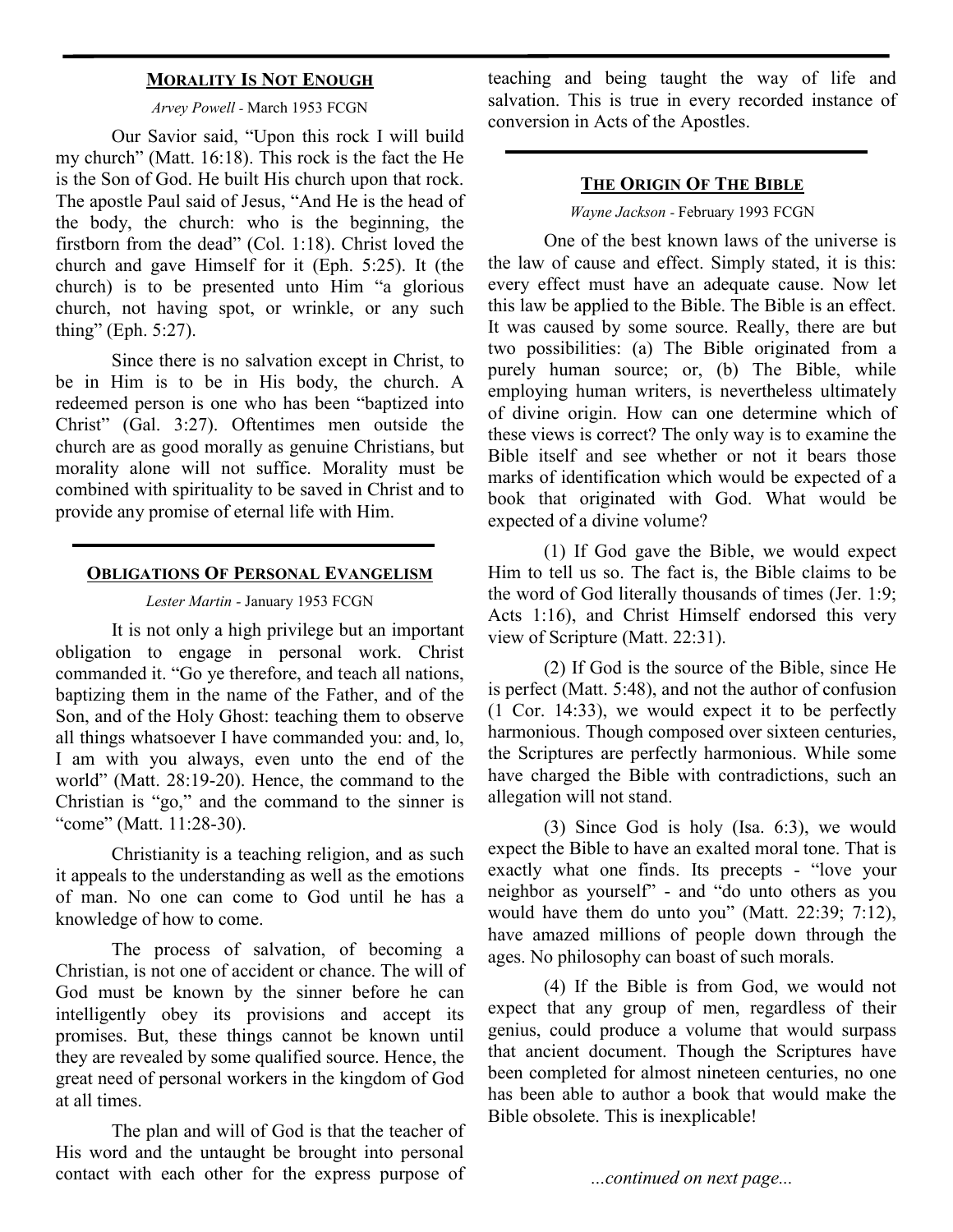(5) If the Bible is from the timeless God, we would expect it to be perpetually relevant. This is the case. Other books are shortly outdated, but the Bible is as fresh and up-to-date as when it came from the pens of the inspired writers.

(6) If the Bible were of divine origin, we would expect it to accurately portray the character of man. This is exactly what it does. Though man was created upright in God's own image (Gen. 1:26), by sin he has progressively separated himself from his Maker (Isa. 59:1-2). He has become exceedingly corrupt (Jer. 17:9), and hence stands in dire need of help. Man could not have authored the Bible if he would, and would not have penned it if he could!

(7) Finally, if the Bible is of God, we would not expect it to be simply a vague philosophical and abstract treatise, but rather, to give specific information of what man's purpose is and how he may achieve that purpose. Thrillingly, the Bible reveals that man's purpose on earth is to serve God (Isa. 43:7; Ecc. 12:13). It reveals the mission of Christ to save man from his wickedness (Lk. 19:10), and urges us to be responsive to His redeeming message of grace (Heb. 5:8-9; Mk. 16:16; Acts 2:38). Let us hear its message.

## **YOUTH AND CHRISTIANITY**

## *Clovis Ragsdale* - November 1955 FCGN

Although young people seldom realize it, the habits and attitudes of our early years generally form our character for the remainder of our lives. This is why youth need to think seriously about God and His teachings. Studying the Bible is a habit we should form very early in life. If we form a routine in our lives which includes time for study and meditation on spiritual matters, the chances are good that we will live close to God all the years of our lives. A youth spent in sin and an indifferent attitude toward religion makes it harder in later years to change to serving the Lord. Very few young people who attend worship services every Sunday, and who are serious in their intentions, ever become worldly or weak in later years. Youth need to develop a strong opposition to the sins which are most tempting such as jealousy, envy, fornication, revelry, etc. the attitude we form early in life will determine if we are able to say no to these many temptations.

Our attitude towards others is very important in Christian living, too. Jesus Christ introduced a new

rule to the world. In His advice to a rich, young ruler He stated, "Honor thy father and thy mother: and, thou shalt love thine neighbor as thyself" (Matt. 19:19). In the sermon on the mount Christ said, "Ye have heard that it hath been said, thou shalt love thy neighbor, and hate thine enemy. But I say unto you, Love your enemies, bless them that curse you, and do good to them that hate you, and pray for them which despitefully use you, and persecute you" (Matt. 5:43- 44).

We need to train ourselves to love all mankind. Love is the most important single thing in living for God. Paul stated in his letter to the church at Corinth, "And now abideth faith, hope, charity, these three; but the greatest of these is charity" (1 Cor. 13:13). The happiest people in the world are those who heed the advice of Jesus and give of their time to help others. All of us have experienced in small ways the feelings we get when we help someone. The joy we receive from helping others is one of the finer things of life, thus we realize what Jesus meant when He said it is more blessed to give than to receive (Acts 20:35). Developing the proper love for all will be easier if we begin early in life.

# *THANK YOU!*

To all the congregations and individuals who support FCGN - the church of Christ in Mammoth Spring, Arkansas - her elders, deacons, the editor, and every member, *THANK YOU* for your financial support of this effort! We could not do it without you. We are currently sending out just under 10,000 copies all around the world on a bi-monthly basis. Each of you play a huge role in what goes on here and we appreciate you. The fourth page of each edition lists the contributors so that we can do as Paul wrote, "Providing for honest things, not only in the sight of the Lord, but also in the sight of men" (2 Cor. 8:21). Through the years much good has been done, and will continue to be done through this paper and with your help.

> *Sincerely, Barry O'Dell - Editor*